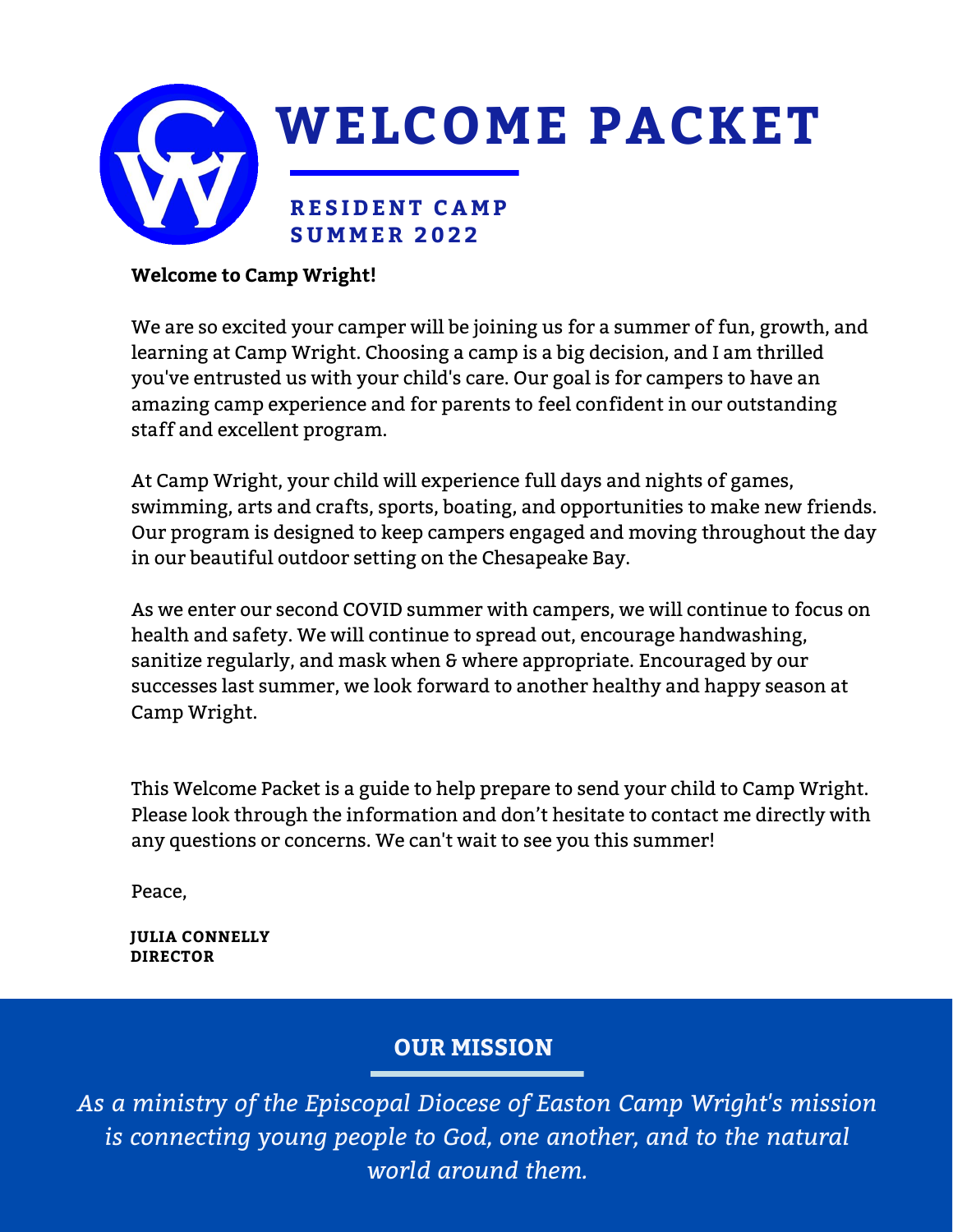### **NEW CAMPER INFO**

#### **5 CAMP GUIDELINES**

- 1. Safety First.
- 2. Commit to trying new things and doing your best.
- 3. Respect yourself, others, and the environment.
- 4. Be responsible for your actions.
- 5. Have Fun!

### **CHRISTIAN FORMATION PROGRAMS**

Camp Wright is a ministry of the Episcopal Diocese of Easton. We start and end each day with *Devotion* where our counselors lead songs and share faith stories. All campers attend a 45-minute *Serendipity* block full of stories, games, skits, and crafts that center on our summer theme and encourage spiritual development. Our approach to faith is value-based and centers on the gospel teachings that encourage us to love our neighbors as ourselves. Campers are encouraged to incorporate these themes into every camp activity.

### **CAMP LIFE**

**Cabins:** Campers will live in one of our rustic wooden cabins with up to eight other campers and two counselors, There is no running water or electricity in the cabins - campers need a flashlight!

**Murphies:** Our common bathhouse and restroom facilities located at the center of camp.

**Blue/White Day:** The best day! Halfway through the week, campers are assigned to the Blue or White team and we have a day of energetic cheering and friendly competitions that ends with an outdoor BBQ!

**Clary Hall:** Each day begins and ends in Clary Hall - our largest indoor meeting space.

**Canteen:** mid-afternoon snack enjoyed on the bulkhead overlooking the Bay Bridge. Canteen is included in registration costs- no money is required at camp.

**Triple Threat:** Sunscreen, bug spray, and a full water bottle. Use your Triple Threat at all times to stay happy and healthy at camp.

**Seabear:** A mythical Chesapeake creature, half mermaid, half bear, lives in the bay and has been known to attack campers who don't use their triple threat.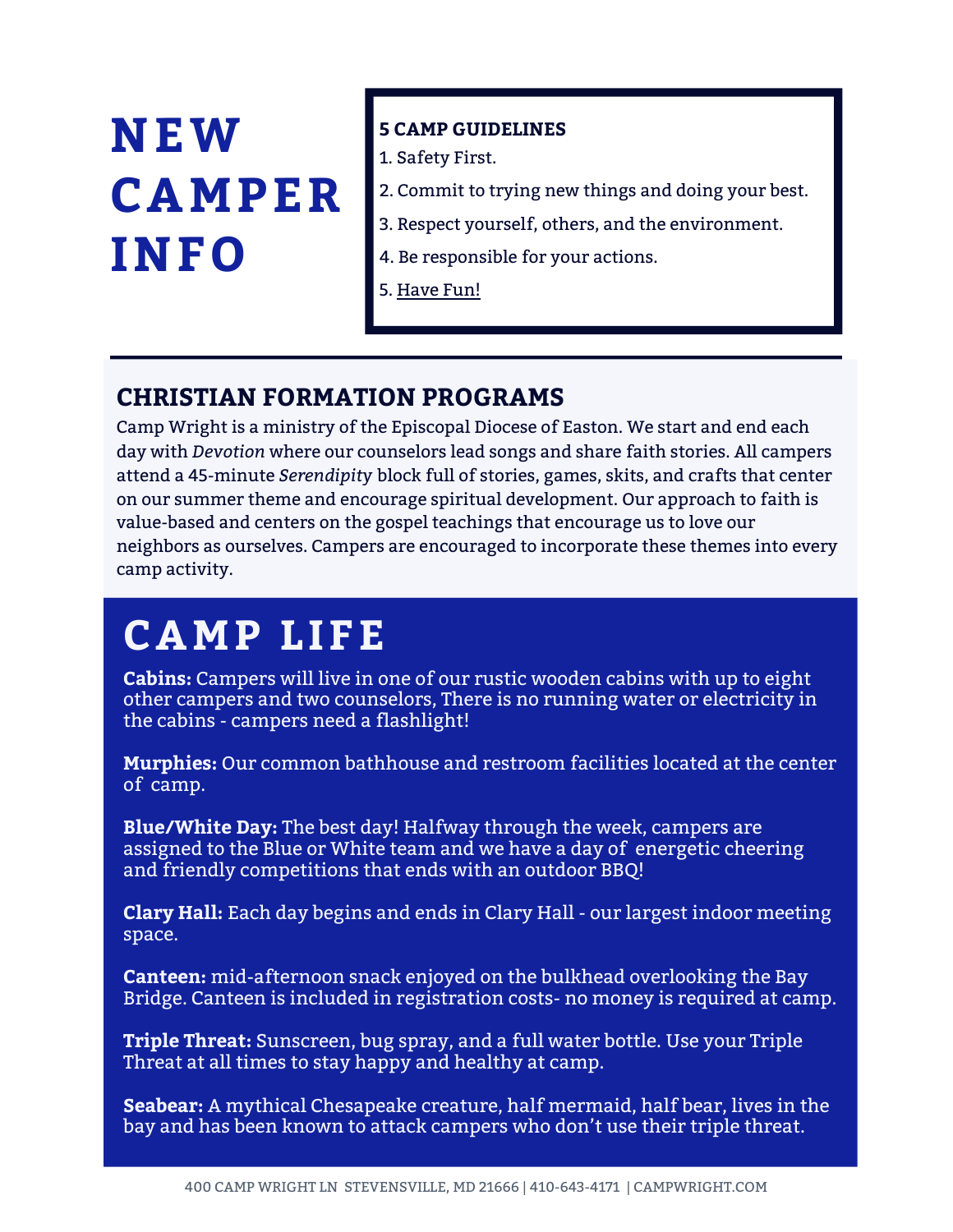### **DAILY SCHEDULE**

| 7:15  | <b>WAKE UP</b>                      |                           |
|-------|-------------------------------------|---------------------------|
| 7:30  | <b>MORNING CHORES</b>               |                           |
| 8:15  | <b>BREAKFAST</b>                    |                           |
| 9:00  | <b>DEVOTION</b>                     |                           |
| 9:15  | <b>ACTIVITY BLOCKS 1-4</b>          |                           |
| 12:30 | LUNCH                               | <b>Summer 20</b>          |
| 1:30  | <b>REST HOUR</b>                    | June 15-19:               |
| 2:30  | <b>ACTIVITY BLOCK 5</b>             | June 16-19:               |
| 3:15  | <b>CANTEEN SNACK</b>                | June 21-27:               |
| 3:45  | <b>ACTIVITY BLOCKS 6-7</b>          | June 30-July 6            |
| 5:30  | <b>DINNER</b>                       | July 8-14:<br>July 17-23: |
| 6:30  | <b>CABIN TIME</b>                   | July 26-Aug 1             |
| 7:30  | <b>EVENING PROGRAM</b>              | Aug 4-10:                 |
| 8:30  | <b>CAMPER SNACK</b>                 | Aug 12-16:                |
| 8:45  | <b>DEVOTION</b>                     |                           |
| 9:00  | <b>BEDTIME FOR JUNIORS/MIDDLERS</b> |                           |
| 10:00 | <b>BEDTIME FOR SENIORS</b>          |                           |
|       |                                     |                           |



#### **Summer 2022 Sessions**

| June 15-19:     | Senior High Leadership       |
|-----------------|------------------------------|
| June 16-19:     | Ready, Set, Camp!            |
| June 21-27:     | <b>Traditional Session 1</b> |
| June 30-July 6: | Traditional Session 2        |
| July 8-14:      | Traditional Session 3        |
| July 17-23:     | Traditional Session 4        |
| July 26-Aug 1:  | Christmas Session            |
| Aug 4-10:       | Traditional Session 5        |
| Aug 12-16:      | Senior Camp                  |
|                 |                              |

### **CAMPER CONDUCT**

Campers are expected to behave in a manner that is conducive to our programming, mission, and goals.

Behavior deemed dangerous, inappropriate, or unmanageable by the administrative staff is grounds for dismissal from camp.

Camp Wright welcomes and fosters diversity and values differences in all of our programs.

Bullying in any form is not tolerated. including, but not limited to physical, emotional, verbal bullying and exclusion. Parents will be contacted as needed.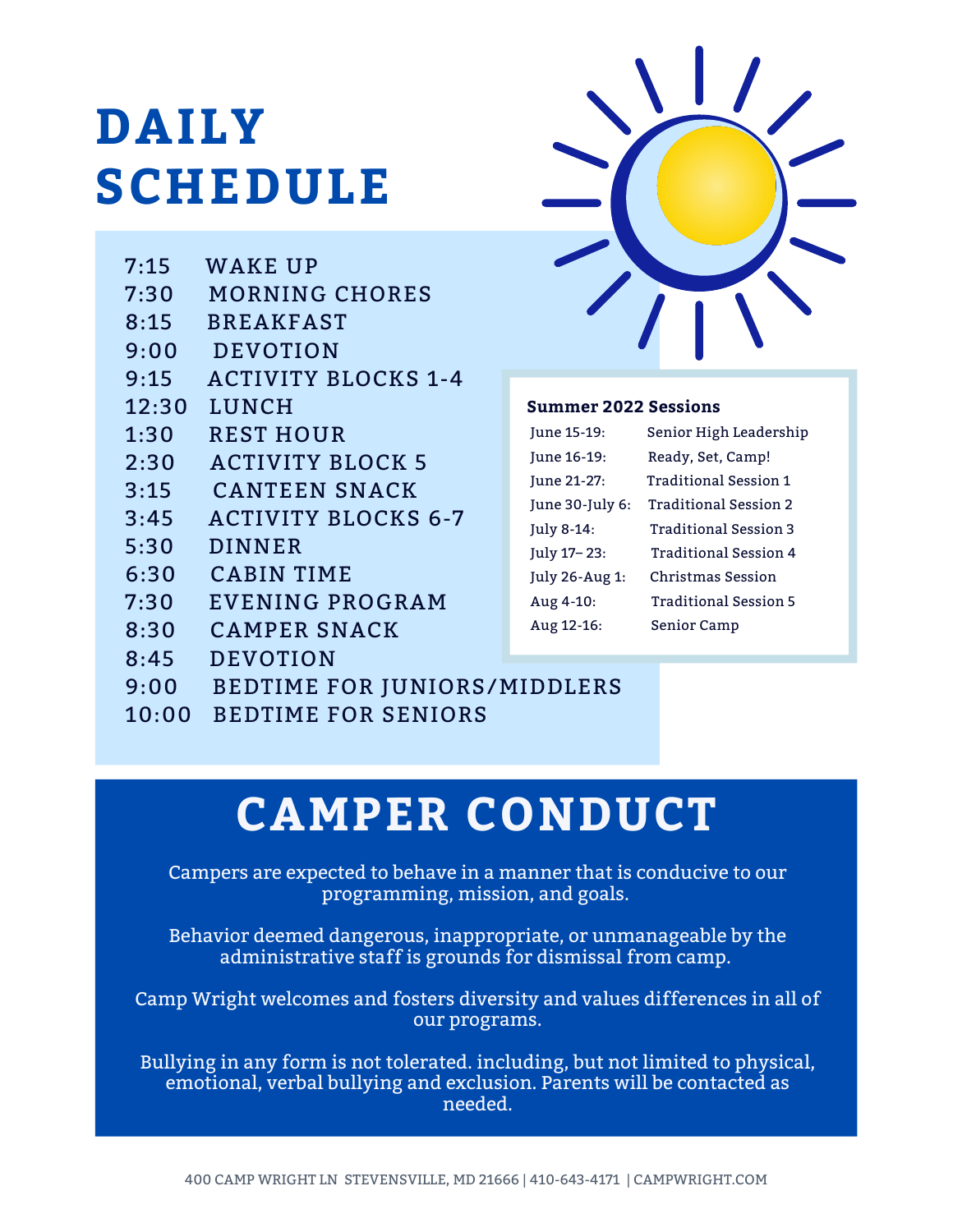# **CHECK-IN DAY**

- **Check-in begins at 10:30 am.** Check-In takes approximately 1 hour from start to finish.
- Adults will remain in their vehicles during the entire drop-off and pick-up process. Keep the AC running the whole time!
- Camp Staff will have checkpoints for you and your camper for check-in, health screening, and luggage drop-off.
- Your camper's cabin counselor will take them to their cabin and help them settle in.
- For campers taking medication while at camp: You will be directed to a designated space where you can speak with the Camp Nurse.

**\*Campers with outstanding balances or incomplete paperwork will not be admitted to camp.**

### **CHECK-OUT DAY**

- **Check out is from 9:30 am - 10:30 am.**
- Your camper will be packed and ready to go when you arrive.
- When you pull in you will tell a staff member your camper's name.
- Our friendly staff will load the child and their luggage to your vehicle.
- Don't forget to pick up medication you left with the nurse.
- A Lost and Found table will be set up in the Check Out line so you can view it as you wait.

### **MAIL**

- Mail for the week can be dropped off during Check-In on the first day.
- **Write your camper's NAME and CABIN on each piece of mail.**
- You will receive cabin assignments at Check-In. (Bring a pen!)
- Please also include the day of the week each piece of mail is to be delivered so camp staff can distribute them accordingly.
- Mail is distributed after lunch on all days except opening and closing day.
- Please do not use Amazon, Instacart, or other mail delivery services to send mail to your campers.
- If you forgot your packages, you can arrange a time to drop them at the camp office and the staff will distribute them to your camper.

#### **We are only accepting camper mail in ENVELOPES. PLEASE DO NOT BRING BOXES OR LARGE PACKAGES**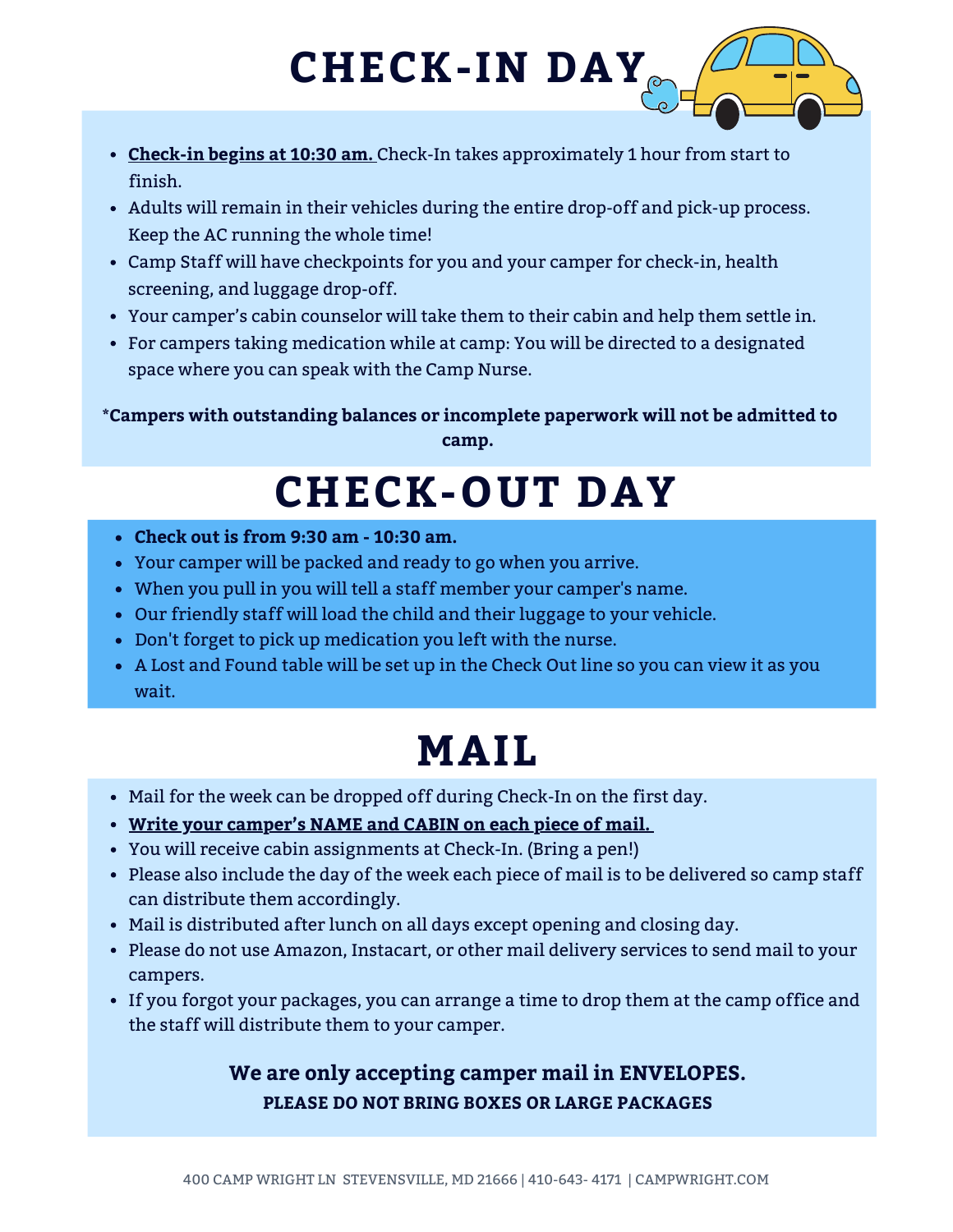### **IMPORTANT FORMS**

Log into your CampInTouch account (you created this when you registered), and click the **"Forms & Documents"** tab to fill out the following forms.

- **Health History Form (to be completed by parent/guardian)**
- **\*Physician's Examination Form (must be signed by Physician)**
- **\*Immunization History**
- **Copy of Insurance Card**
- **COVID-19 Vaccination Card**
- **COVID Waiver**

#### **ALL FORMS AND FINAL PAYMENT ARE DUE JUNE 1, 2022.**

\*We will accept a copy of immunizations from your doctor or a physical form for school/sports instead of Camp Wright's form. You can upload these to the appropriate section or have the doctor fax them to us directly. Fax: 410-643-8421

### **MEDICAL INFORMATION**

#### **Our staff can ONLY administer medicine to a camper with the following:**

- Completed and signed Medical Forms.
- Copy of insurance card.
- A written and dated order from your physician for ALL medications over-thecounter and prescription.

#### **All prescription medication must be in the original pharmacy container with the doctor's name, child's name, name of medication, and instructions for use.**

All prescription AND over-the-counter medication must be checked in with the Health Care staff on Check-In Day. \*Camp Wright has standing orders for many common medications - they are listed on the Health History Form in your CampMinder parent portal. You do not need to send these medications to camp.

#### **Behavior and Emotional Health Needs**

- Information on behavior or emotional health needs or other physical or mental health concerns must be addressed on the medical forms.
- Please provide any information that will allow us to best care for your camper. All information is handled with confidentially and discretion and shared only with program staff as needed.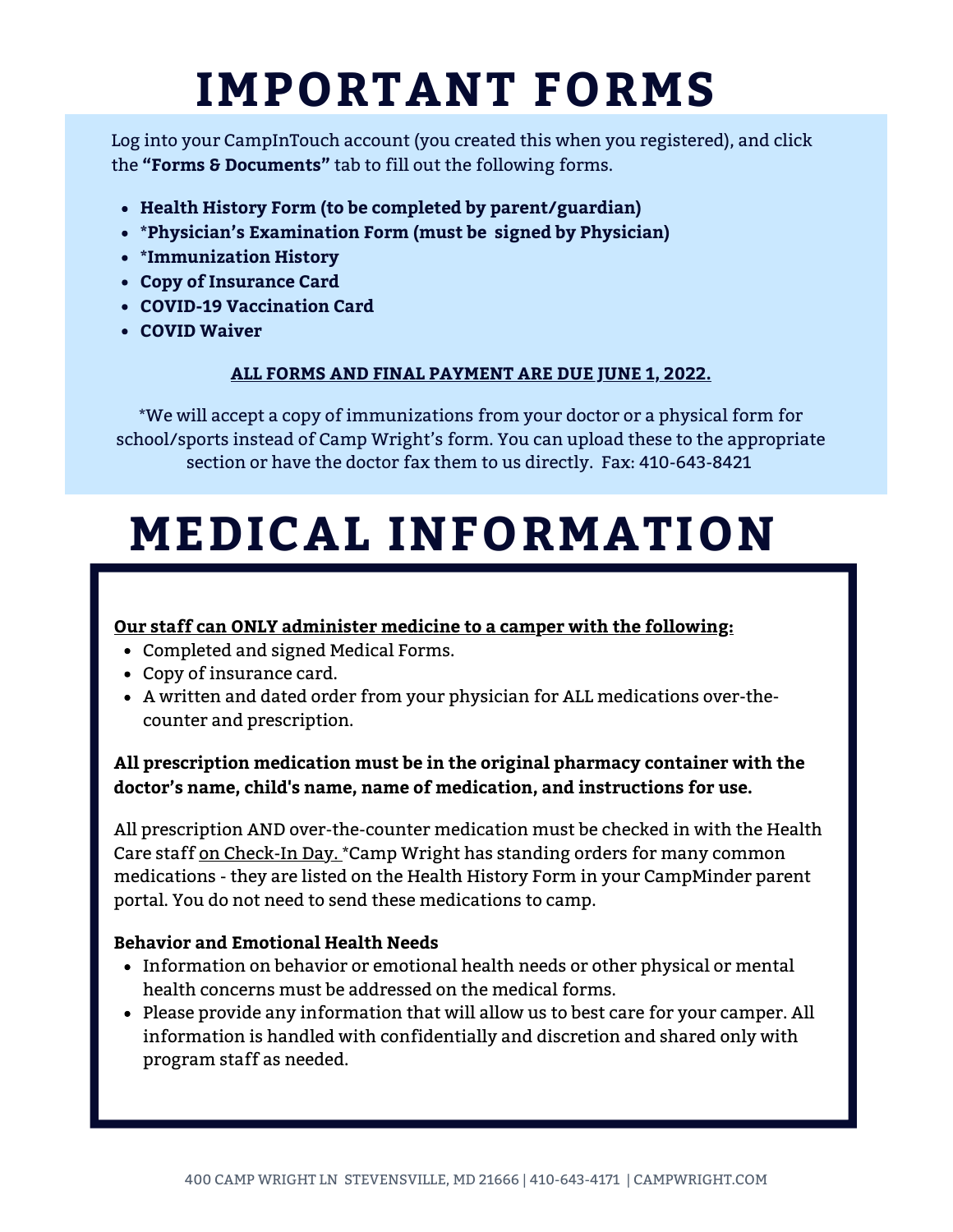### **WELLNESS CENTER**

**We provide 24/7 care** to Resident Campers in the Wellness Center. Our staff includes doctors, Nurses, and EMTs.

We have an exam and sick rooms and a well-stocked inventory of over-the-counter medication and first aid supplies.

We are serviced by **three EMS services, two Urgent Care facilities, and one local Emergency Room.**

### **ILLNESS & EMERGENCY PROCEDURES**



**These procedures are for non-COVID related illness. Please see the Camp Wright COVID procedures for COVID specific illness protocol and guidelines.**

**If a camper becomes ill** during a camp day and is unable to participate in activities, the parent/guardian will be notified.

**If a camper is hurt,** a member of staff or an authorized person will administer immediate first aid. All program staff members are certified by the American Red Cross to administer First Aid and CPR/AED.

**If a situation requires immediate medical attention,** the Health Care or admin staff will contact and inform the parent/guardian ASAP.

- If the parent/guardian cannot be reached, we will call the emergency contact.
- The Health Care staff or Camp Director make arrangements with the parents/guardians for transport to a hospital or Urgent Care facility for treatment.
- When appropriate EMS will be called for emergency transportation.
- For emergency transportation, two staff members will accompany the camper to the medical facility and stay until the camper has been treated or until parents arrive.

**If the doctor advises the camper not to return to camp,** the parent/guardian will be asked to come and sign the camper out of the facility and camp and into his/her custody.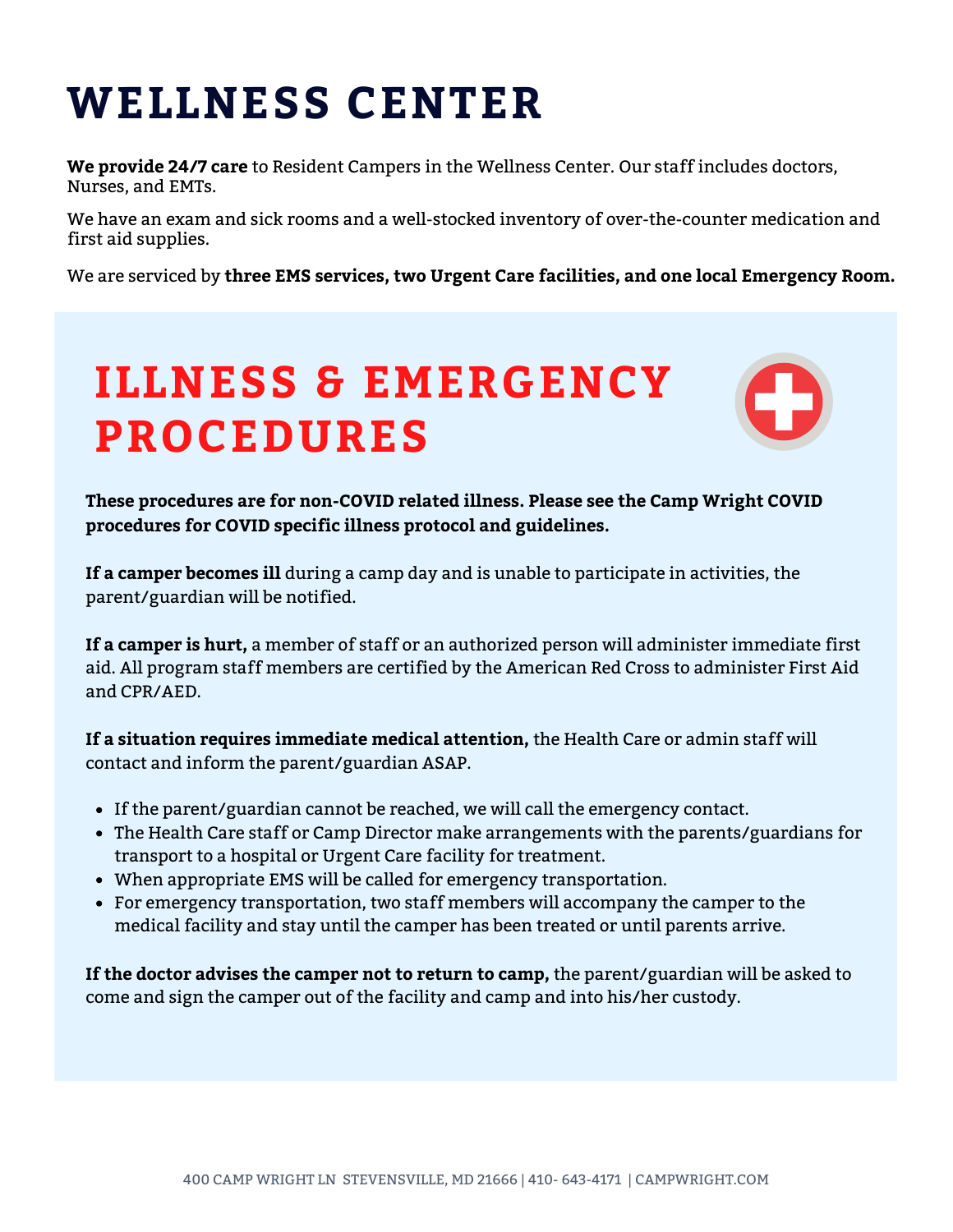### **INCLEMENT WEATHER**



**Camp will run rain or shine** unless the Director and administrative staff decide to implement the Inclement Weather Plan. On days with inclement weather, we will move our activities indoors and adjust the schedule accordingly.

**Check our Facebook page** for weather updates or schedule changes that pertain to our camp day as determined by the Director.

### **ONLINE COMMUNITY**

Log in to **CampMinder** and find our **Online Community** section. Here you can view and purchase photos, send your camper one-way emails, read newsletters, and create guest accounts.

Photos are posted on CampMinder several times a session and emails are distributed to campers each afternoon. Remember, the first day of camp is busy! Photos may not be posted until the folowing day!



### **PHOTOS:**

Icons below each photo allow you to **mark Favorites, view and share photos & slideshows, or purchase photos** as prints, digital downloads, or gift items such as t-shirts, calendars, or mousepads.

#### **EMAILS:**

Select the email link to be guided through purchasing **"CampStamps."** These are used to email your camper throughout the session. Like standard mail and stamps, each email will require CampStamps based on your selections. Standard emails without add-ons (e.g. Stationary, Smart Words & Sudoku) use 1 CampStamp. You can gift CampStamps to Guests or Guests can purchase their own upon logging in.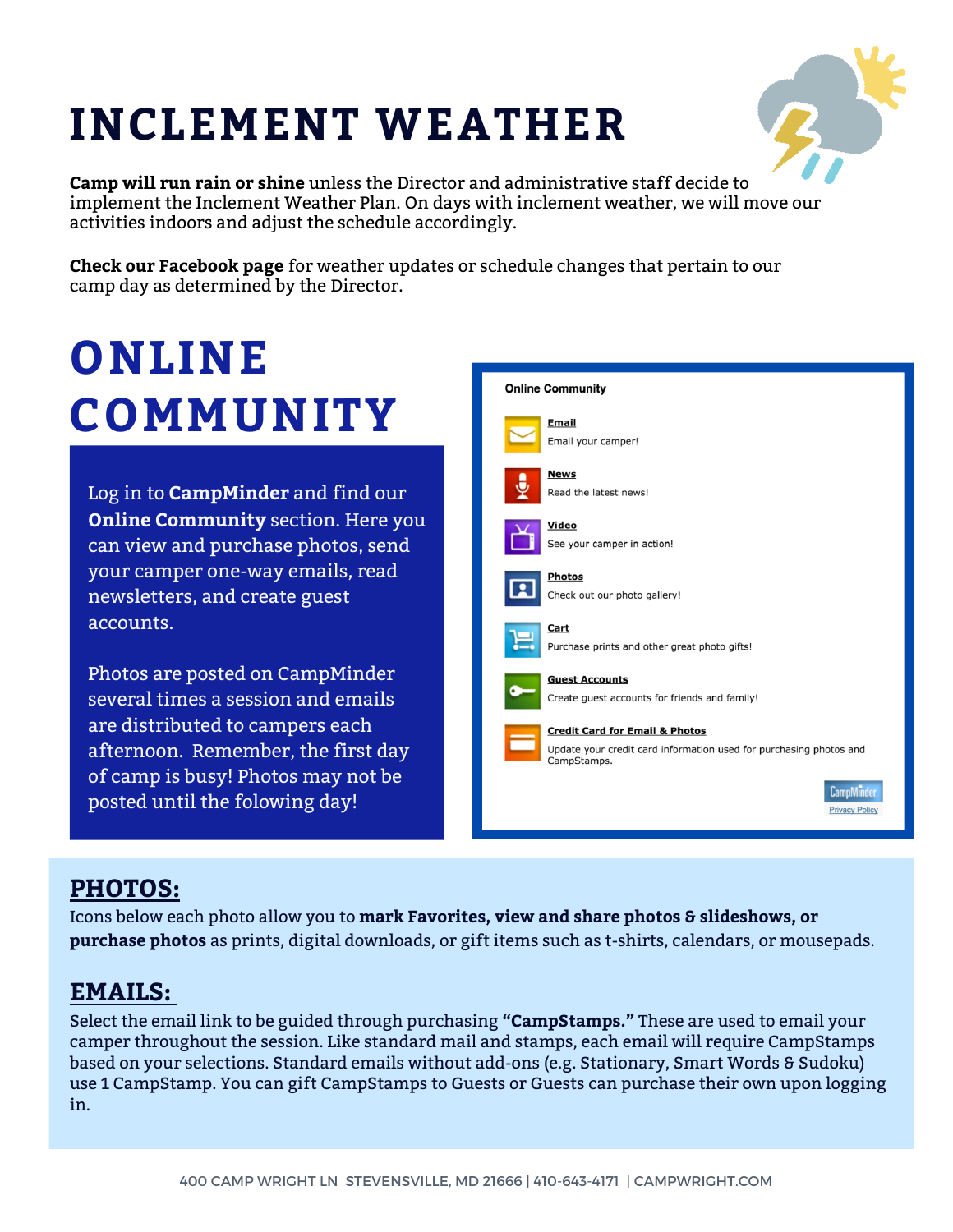#### **GUEST ACCOUNTS:**

Use the "Guest Accounts" icon to create accounts for friends and family who want to view photos and send emails. After creating each account your guest will receive an email and be guided through the secure log-in process.

\*\*\*Parents/guardians of the camper do not need Guest Accounts - that information is stored in our system. To confirm we have the correct information on file, call (410) 643-4171 or email assoiciatedirector@campwright.com.

#### **For questions regarding your online account:**

Use the **HELP LINK** at the top right of the screen to view FAQs or use the HELP TICKETS LINK to send a ticket directly to our technology partner who will answer you as quickly as possible.

### **CONTACTING CAMP**



**Julia Connelly Director director@campwright.com**

**Kaitlin Horvath Associate Director associatedirector@campwright.com**

> **Alesia Grier Registrar registrar@campwright.com**

If you need to contact your camper during a camp session, please call or email the Director or Associate Director to relay the information. Our office is staffed between 10am-2pm on weekdays, and we monitor our voicemail box, but email is the best way to get in touch.